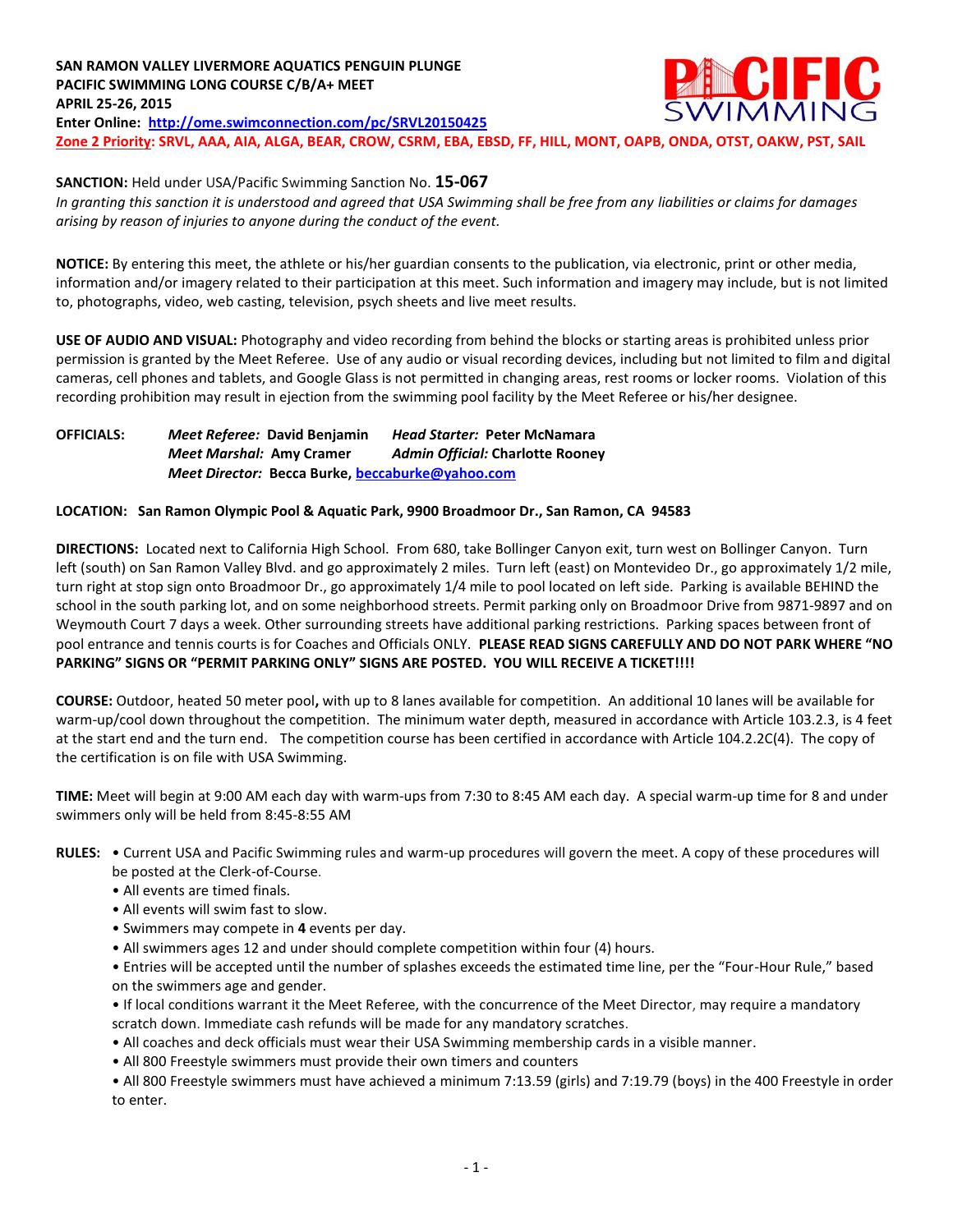**ATTENTION HIGH SCHOOL SWIMMERS (February through May):** If you are a high school swimmer in season, you need to be Unattached from this meet. It is the swimmers responsibility to be Unattached from this meet. You can un-attach at the meet if necessary. This does not apply to swimmers swimming under the rules of the Nevada Interscholastic Activities Association (NIAA).

**UNACCOMPANIED SWIMMERS:** Any USA-S athlete-member competing at the meet must be accompanied by a USA Swimming member-coach for the purposes of athlete supervision during warm-up, competition and warm-down. If a coach-member of the athlete's USA-S Club does not attend the meet to serve in said supervisory capacity, it is the responsibility of the swimmer or the swimmer's legal guardian to arrange for supervision by a USA-S member-coach. The Meet Director or Meet Referee may assist the swimmer in making arrangements for such supervision; however, it is recommended that such arrangements be made in advance of the meet by the athlete's USA-S Club Member-Coach.

**RACING STARTS:** Swimmers must be certified by a USA-S member-coach as being proficient in performing a racing start, or must start the race in the water. It is the responsibility of the swimmer or the swimmer's legal guardian to ensure compliance with this requirement.

# **RESTRICTIONS:**

- Smoking and the use of other tobacco products is prohibited on the pool deck, in the locker rooms, in spectator seating, on standing areas and in all areas used by swimmers, during the meet and during warm-up periods.
- Sale and use of alcoholic beverages is prohibited in all areas of the meet venue.
- No glass containers are allowed in the meet venue.
- No propane heater is permitted except for snack bar/meet operations.
- All shelters must be properly secured and removed from lawn areas Saturday evening; frames ONLY can be left overnight.
- Changing into or out of swimsuits other than in locker rooms or designated areas is prohibited.
- No pets allowed on school property.
- Destructive devices, to include but not limited to, explosive devices and equipment, firearms (open or concealed), blades, knives, mace, stun guns and blunt objects are strictly prohibited in the swimming facility and its surrounding areas. If observed, the Meet Referee or his/her designee may ask that these devices be stored safely away from the public or removed from the facility. Noncompliance may result in the reporting to law enforcement authorities and ejection from the facility. Law enforcement officers (LEO) are exempt per applicable laws.
- **ELIGIBILITY:** Swimmers must be current members of USA-S and enter their name and registration number on the meet entry card as they are shown on their Registration Card. If this is not done, it may be difficult to match the swimmer with the registration and times database. The meet host will check all swimmer registrations against the SWIMS database and if not found to be registered, the Meet Director shall accept the registration at the meet (a \$10 surcharge will be added to the regular registration fee). Duplicate registrations will be refunded by mail.

• Swimmers in the A Division must have met at least the listed USA-S Motivational A time standard. Swimmers in the B Division must have met at least the listed B time standard. All entry times slower than the listed B time standard will be in the C Division.

- Entries with **"NO TIME" will be ACCEPTED**
- Entry times submitted for this meet will be checked against a computer database and may be changed in accordance with Pacific Swimming Entry Time Verification Procedures.
- Disabled swimmers are welcome to attend this meet and should contact the Meet Director or Meet Referee regarding and special accommodations on entry times and seeding per Pacific Swimming policy.
- Swimmers 19 years of age and over may compete in the meet for time only, no awards. Such swimmers must have met standards for the 17-18 age group.
- The swimmer's age will be the age of the swimmer on the first day of the meet.

**ENTRY PRIORITY:** Meet entries will not be accepted any earlier than April 4, 2015. Entries from members of Zone 2 teams postmarked or entered online by 11:59 p.m. on April 11, 2015, will be given 1st priority acceptance. All entries from members of Zone 2 teams received after that date, and all other Pacific LSC Zones and other LSC's, either postmarked, entered online, or hand delivered by the entry deadline will be considered in the order that they were received. **NOTE: Swimmers who falsify their entry form by listing a team to which they are not legitimately associated will be rejected from the meet. Further, entry fees will not be refunded and they may be referred to the Pacific Swimming Review Committee for disciplinary action.**

**ENTRY FEES:** \$4.00 per event plus a \$10**.**00 participation fee per swimmer. Entries will be rejected if payment is not sent at time of request.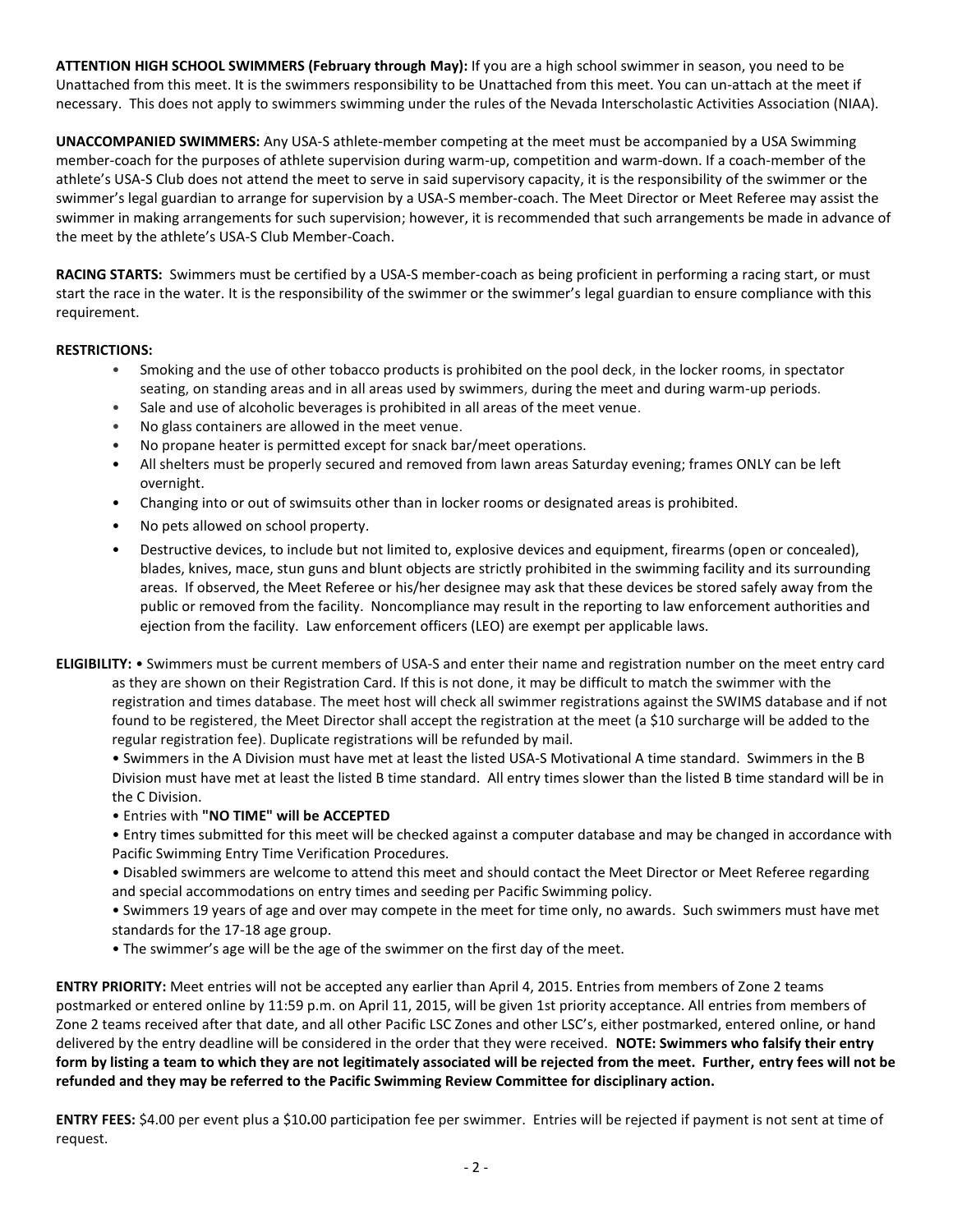**ONLINE ENTRIES:** To enter online go to **<http://ome.swimconnection.com/pc/srvl20150425>** to receive an immediate entry confirmation. This method requires payment by credit card. Swim Connection, LLC charges a processing fee for this service, equal to \$1 per swimmer plus 5% of the total Entry Fees. Please note that the processing fee is a separate fee from the Entry Fees. If you do not wish to pay the processing fee, enter the meet using a mail entry. **Entering online is a convenience, is completely voluntary, and is in no way required or expected of a swimmer by Pacific Swimming.** Online entries will be accepted through **Wednesday**, **April 15, 2015** or until the meet is closed due to reaching capacity under four-hour rule.

**MAILED ENTRIES**: Entries must be on the attached consolidated entry form. Forms must be filled out completely and printed clearly with swimmers best time. Entries must be postmarked by midnight, **Monday April 13, 2015** No late entries will be accepted. No refunds will be made, except mandatory scratch downs. Requests for confirmation of receipt of entries should include a selfaddressed envelope.

## **Make check payable to**: **SRVLA Mail entries to**: **Meet Entries 7598 Interlachen Ave San Ramon, CA 94583**

**CHECK-IN:** The meet will be deck seeded. Swimmers must check-in at the Clerk-of-Course. Close of check-in for all individual events shall be no more than 60 minutes before the estimated time of the start of the first heat of the event. No event shall be closed more than 30 minutes before the scheduled start of the session. Swimmers who do not check in will not be seeded and will not be allowed to compete in that event.

**SCRATCHES:** Any swimmers not reporting for or competing in an individual timed final event shall not be penalized. Swimmers who must withdraw from an event after it is seeded are requested to inform the referee immediately.

**AWARDS:** Ribbons 1st – 8th place for A, B & C divisions. 13-18 swimmers will be awarded as 13-14, 15-16 and 17-18 age groups. There will be NO awards for swimmers over 19.

**ADMISSION:** Free. A 2 Day program will be available for \$5.00

**SNACK BAR & HOSPITALITY:** A snack bar will be available throughout the competition, serving hot breakfast, hot lunches, salads and other nutritious items and beverages. Coaches and working deck officials will be provided lunch. Hospitality will serve refreshments to timers.

**MISCELLANEOUS:** No overnight parking is allowed. Facilities will not be provided after meet hours.

**MINIMUM OFFICIALS:** The Meet Referee shall conduct an inventory of Officials and shall compare the number of swimmers entered against the number of Officials that worked representing each team per day of the meet. Those teams who have not provided sufficient Officials in a day of the meet, in accordance with the table below, will be fined \$100 per missing Official per day.

| Number of swimmers entered in meet<br>per team per day | Number of trained and carded officials<br>required |
|--------------------------------------------------------|----------------------------------------------------|
| $1 - 10$                                               |                                                    |
| $11 - 25$                                              |                                                    |
| $26 - 50$                                              |                                                    |
| $51 - 75$                                              |                                                    |
| 76-100                                                 |                                                    |
| Every 20 Swimmers over 100                             |                                                    |

|           | <b>SATURDAY</b> |                   |            | <b>SUNDAY</b> |            |                  |                |  |  |  |
|-----------|-----------------|-------------------|------------|---------------|------------|------------------|----------------|--|--|--|
| 8 & UN    | $9 - 10$        | $11 - 12$         | $13-18$    | 8 & UN        | $9 - 10$   | $11 - 12$        | 13-18          |  |  |  |
| 100 Free  | 200 Free        | 200 Free          | 200 Free   | 50 Free       | 200 IM     | 400 IM           | 400 IM         |  |  |  |
| 50 Breast | 100 Back        | 100 Back          | 200 Breast | 50 Fly        | 50 Free    | 50 Free          | <b>200 Fly</b> |  |  |  |
| 50 Back   | 50 Back         | 50 Back           | 100 Back   |               | 50 Fly     | <b>50 Fly</b>    | 50 Free        |  |  |  |
|           | 100 Free        | 200 IM            | 200 IM     |               | 100 Breast | 200 Breast       | 100 Breast     |  |  |  |
|           |                 | 100 Free          | 100 Free   |               |            |                  |                |  |  |  |
|           | Open 800        | <b>Free-Girls</b> |            |               | Open 800   | <b>Free-Boys</b> |                |  |  |  |

# **EVENT SUMMARY**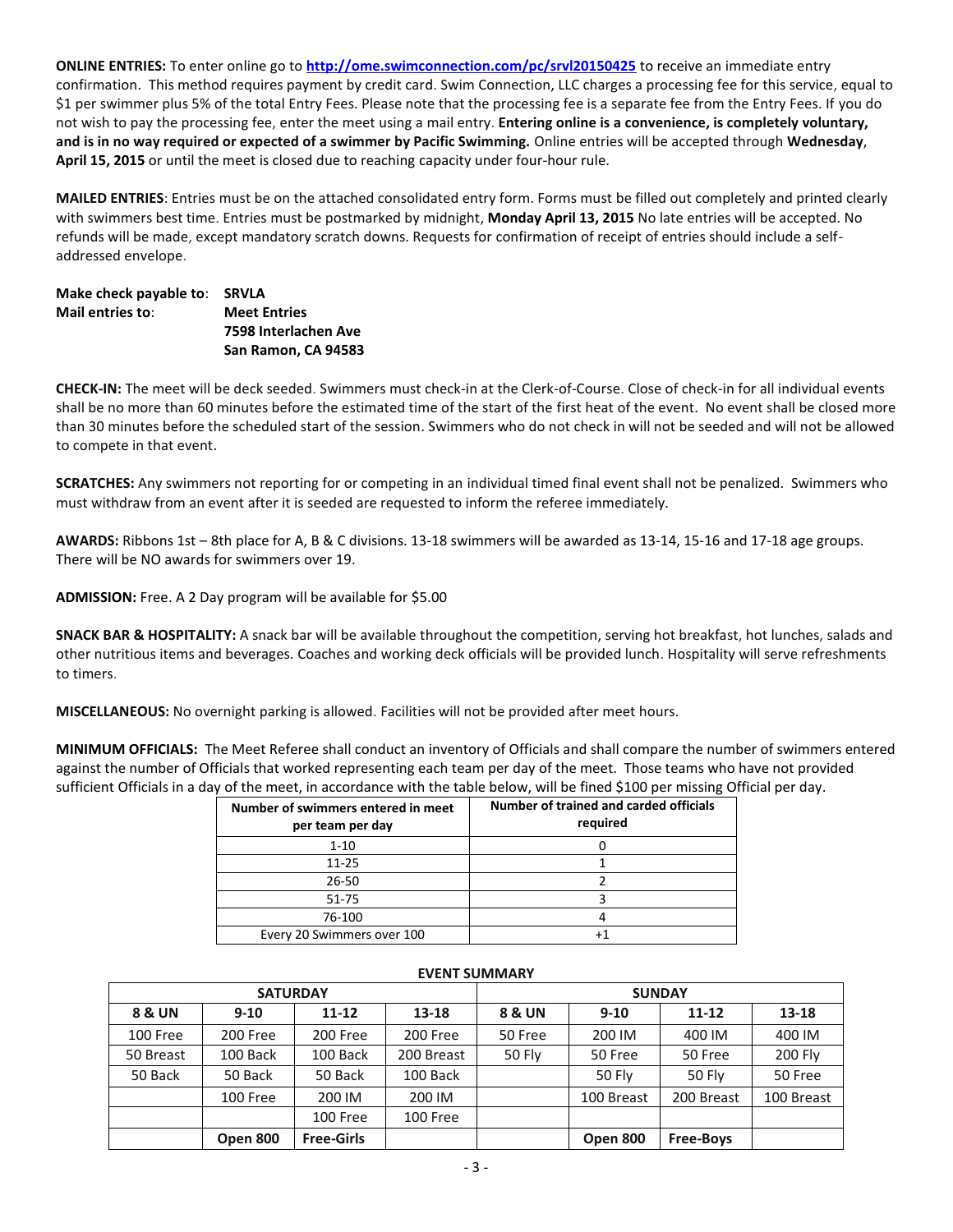#### **EVENTS**

| Girls Event # | Event                      | <b>Boys Event #</b> |
|---------------|----------------------------|---------------------|
| 1             | 13 & Over 200 Free         | 2                   |
| 3             | 11-12 200 Free             | 4                   |
| 5             | 9-10 200 Free              | 6                   |
| 7             | 8 & Under 100 Free         | 8                   |
| 9             | 13 & Over 200 Breaststroke | 10                  |
| 11            | 9-10 100 Backstroke        | 12                  |
| 13            | 11-12 100 Backstroke       | 14                  |
| 15            | 13 & Over 100 Backstroke   | 16                  |
| 17            | 8 & Under 50 Breaststroke  | 18                  |
| 19            | 9-10 50 Backstroke         | 20                  |
| 21            | 11-12 50 Backstroke        | 22                  |
| 23            | 8 & Under 50 Backstroke    | 24                  |
| 25            | 11-12 200 IM               | 26                  |
| 27            | 13 & Over 200 IM           | 28                  |
| 29            | 9-10 100 Free              | 30                  |
| 31            | 11-12 100 Free             | 32                  |
| 33            | 13 & Over 100 Free         | 34                  |
| 35            | <b>OPEN 800</b>            |                     |
|               |                            |                     |

#### **Saturday April 25, 2015**

#### **Sunday April 26, 2015**

| <b>Girls Event #</b> | Event                      | <b>Boys Event #</b> |
|----------------------|----------------------------|---------------------|
| 37                   | 13 & Over 400 IM           | 38                  |
| 39                   | 11-12 400 IM               | 40                  |
| 41                   | 9-10 200 IM                | 42                  |
| 43                   | 13 & Over 200 Fly          | 44                  |
| 45                   | 11-12 50 Free              | 46                  |
| 47                   | 9-10 50 Free               | 48                  |
| 49                   | 8 & Under 50 Free          | 50                  |
| 51                   | 13 & Over 50 Free          | 52                  |
| 53                   | 11-12 50 Fly               | 54                  |
| 55                   | 9-10 50 Fly                | 56                  |
| 57                   | 8& Under 50 Fly            | 58                  |
| 59                   | 13 & Over 100 Breaststroke | 60                  |
| 61                   | 11-12 200 Breaststroke     | 62                  |
| 63                   | 9-10 100 Breaststroke      | 64                  |
|                      | <b>OPEN 800</b>            | 66                  |

Use the following URL to find the time standards: <http://www.pacswim.org/swim-meet-times/standards>

**Girl's 800 Freestyle will be swum on Saturday. Boy's 800 Freestyle will be swum on Sunday.**

**All 800 Freestyle swimmers must provide their own timers and counters.** 

**\*All swimmers in the 800 Freestyle must meet a minimum 7:13.59 (girls)/7:19.79 (boys) in the 400 Freestyle in order to enter. Swimmers not meeting the 800 Free minimum time criteria will be removed from that event, with no refund.**

13-18 individual events will be swum together but scored separately as 13-14, 15-16 and 17-18